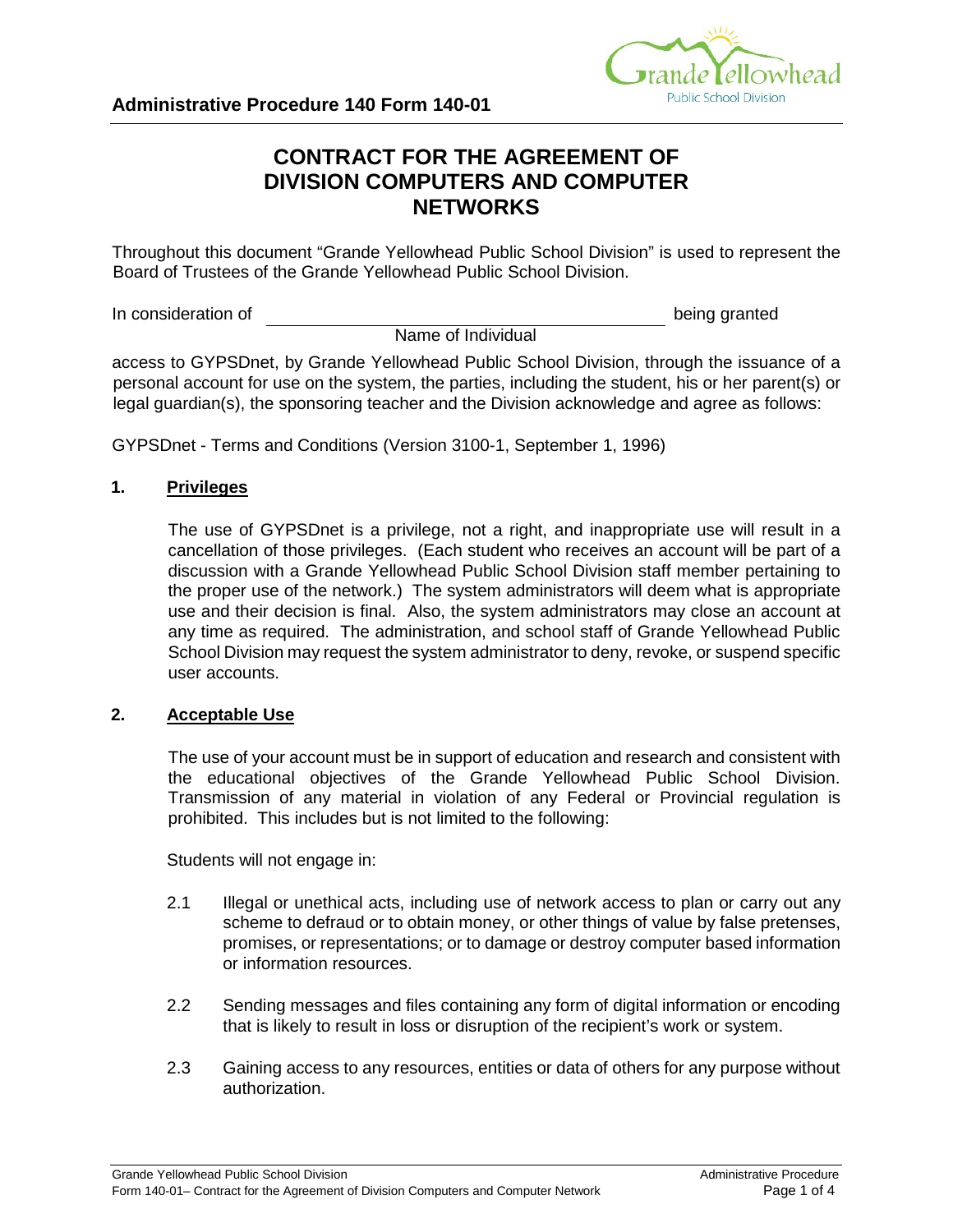- 2.4 Transfer of commercial software, materials protected by trade secret or other copyright protected material. If software known as "shareware" is transferred and retained for use, the author's registration fee is to be paid by the user. If the software is not of continuing use or is not registered, it is to be deleted from GYPSDnet and the user's computer. It is the user's responsibility to check for copyright or licensing agreements. If there is doubt as to the copyright status of the program or materials, it shall not be copied.
- 2.5 Placing of unlawful information on any computer system accessed through GYPSDnet.
- 2.6 Activities that are wasteful of network resources or that degrade or disrupt network performance including other networks and systems accessed over the Internet.
- 2.7 Sending messages which include profanity, vulgarities or any other inappropriate language, sexual, racial, religious or ethnic slurs or other abusive, threatening or otherwise offensive language.
- 2.8 Downloading or transmission of pornographic, obscene or other socially unacceptable materials.
- 2.9 Revealing personal addresses or phone numbers of others or otherwise invading the privacy of others over the network.
- 2.10 Plagiarism of information obtained via GYPSDnet.
- 2.11 Using dial-out modems for long distance calls.
- 2.12 Playing on-line games on the system.
- 2.13 Using GYPSDnet for private or business use or for political purposes.
- 2.14 The breaking of confidentiality of any account or password or make them accessible to others.
- 2.15 Sharing their account with anyone or leave the account open or unattended.

#### **3. Courteous Use**

You are communicating with other people, not computers. Be careful what you say about others, as your messages reflect upon you. Use humor and sarcasm where appropriate, but be sure your intent is understood. Do not be critical of others' spelling or grammatical errors; you will make them too. Do not use all capital letters as this is the Internet equivalent of shouting.

It is NOT acceptable to give out your log-in/password (account), share your account, use an account owned by another user, use your account to harass someone or send nuisance messages, attempt unauthorized access to any resource, or use your network to hurt others.

Be polite; be considerate at all times when using the GYPSDnet and the Internet.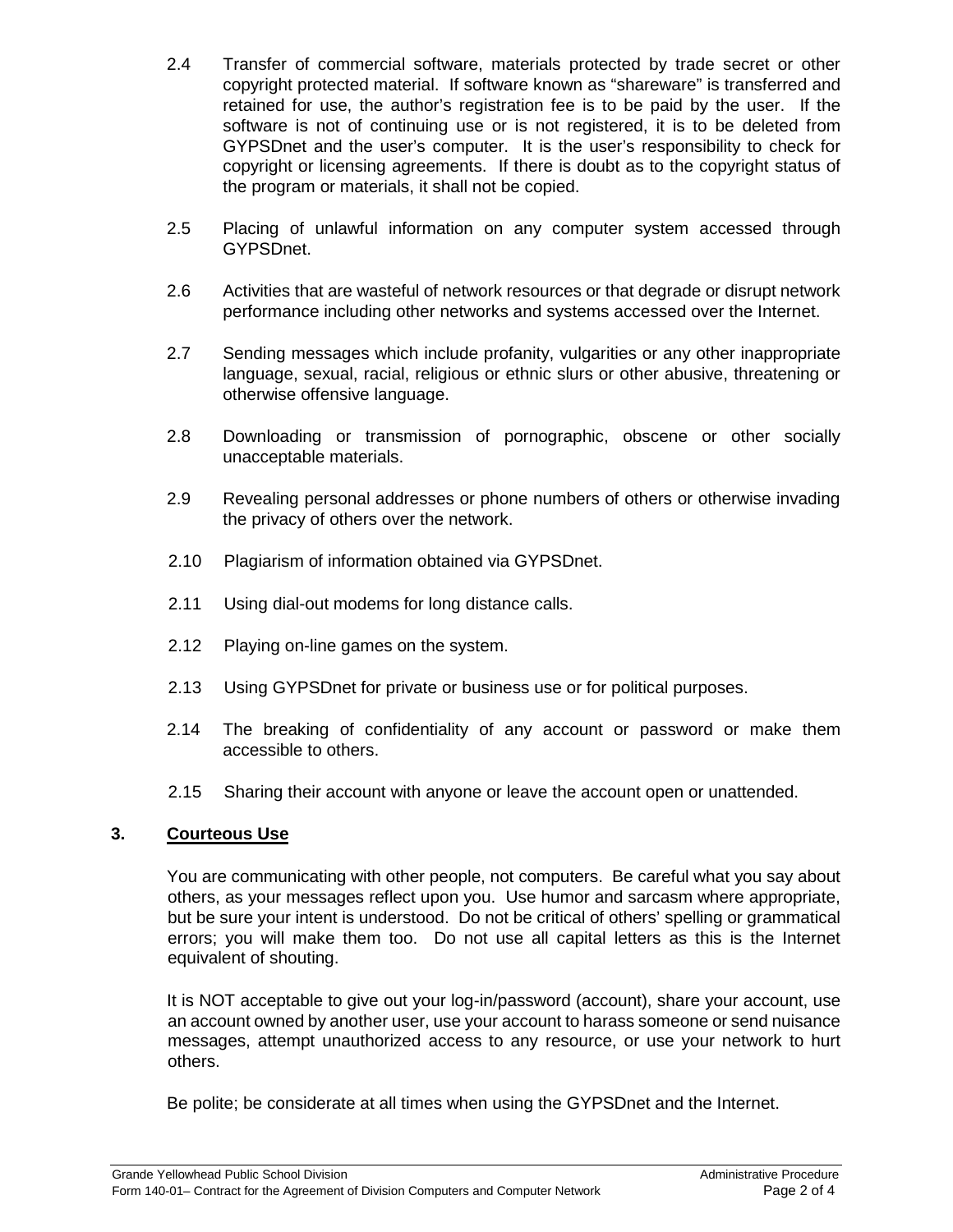## **4. Personal Safety**

Think always of your own personal safety. Protect your privacy, as well as the privacy of others.

The following rules will promote your personal safety:

- 4.1 Do not give out personal information (address, telephone number, parents' work address/telephone number, or name and location of your school) without parental or teacher permission.
- 4.2 Tell parents or teacher right away if you come across any information that makes you feel uncomfortable.
- 4.3 Never agree to get together with someone you "meet" on-line without first checking with parents.
- 4.4 Never send a personal picture or anything else without first checking with parents and teacher.
- 4.5 Do not respond to any messages that are mean or in any way make you feel uncomfortable.

# **5. Warranties**

Grande Yellowhead Public School Division makes no warranties of any kind, whether expressed or implied, for the service it is providing. Grande Yellowhead Public School Division will not be responsible for any damages you suffer. Without limiting the generality of the foregoing, this includes loss of data resulting from delays, nondeliveries, misdeliveries, or service interruptions caused by negligence, errors, or omissions. Use of any information obtained via GYPSDnet is at your own risk. Grande Yellowhead Public School Division specifically denies any responsibility for the accuracy or quality of information obtained through this service.

#### **6. Security**

Security on any computer system is a high priority, especially when the system involves many users. If you feel you can identify a security problem on GYPSDnet, you must notify a system administrator by telephone or E-Mail. Do not demonstrate the problem to other users. Do not use another individual's account without written permission from that individual. Attempts to log-in to the system as any other user will result in cancellation of user privileges. Attempts to log-in to GYPSDnet as a system administrator will result in cancellation of user privileges. Any user identified as a security risk or having a history of problems with other computer systems may be denied access to GYPSDnet.

### **7. Computer Misuse and Abuse**

Computer misuse and abuse will result in cancellation of privileges. Computer misuse and abuse is defined as any malicious attempt to harm or destroy data of another user of